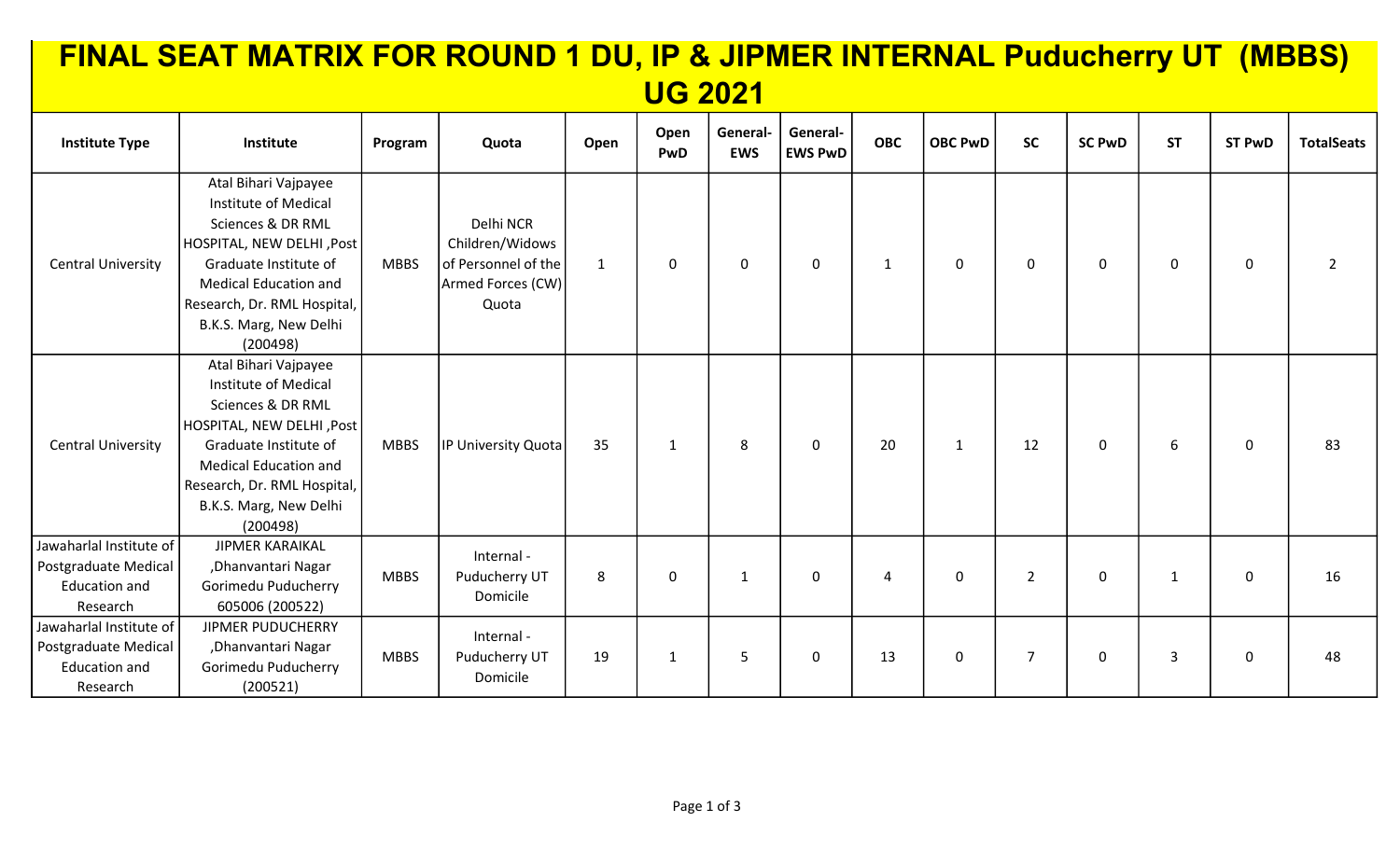|                           | FINAL SEAT MATRIX FOR ROUND 1 DU, IP & JIPMER INTERNAL Puducherry UT (MBBS)                                                        |             |                                                                                   |                |                |                        |                            |            |                |              |               |              |                |                   |
|---------------------------|------------------------------------------------------------------------------------------------------------------------------------|-------------|-----------------------------------------------------------------------------------|----------------|----------------|------------------------|----------------------------|------------|----------------|--------------|---------------|--------------|----------------|-------------------|
| <b>UG 2021</b>            |                                                                                                                                    |             |                                                                                   |                |                |                        |                            |            |                |              |               |              |                |                   |
| <b>Institute Type</b>     | Institute                                                                                                                          | Program     | Quota                                                                             | Open           | Open<br>PwD    | General-<br><b>EWS</b> | General-<br><b>EWS PwD</b> | <b>OBC</b> | <b>OBC PwD</b> | <b>SC</b>    | <b>SC PwD</b> | <b>ST</b>    | <b>ST PwD</b>  | <b>TotalSeats</b> |
| <b>Central University</b> | Lady Hardinge Medical<br>College, New Delhi, Lady<br>Hardinge Medical College,<br>Shaheed Bhagat Singh<br>Marg, New Delhi (200448) | <b>MBBS</b> | Delhi University<br>Quota                                                         | 70             | $\overline{4}$ | 16                     | $\mathbf{1}$               | 45         | 3              | 26           | $\mathbf{1}$  | 12           | $\mathbf{1}$   | 179               |
| <b>Central University</b> | Lady Hardinge Medical<br>College, New Delhi, Lady<br>Hardinge Medical College,<br>Shaheed Bhagat Singh<br>Marg, New Delhi (200448) | <b>MBBS</b> | Delhi NCR<br>Children/Widows<br>of Personnel of the<br>Armed Forces (CW)<br>Quota | $\overline{4}$ | $\mathbf 0$    | $\mathbf{1}$           | $\mathbf 0$                | 3          | $\mathbf 0$    | $\mathbf{1}$ | $\mathbf 0$   | $\mathbf{1}$ | $\mathbf 0$    | 10                |
| <b>Central University</b> | Maulana Azad Medical<br>College, New Delhi, 2<br><b>Bahadur Shah Zafar Marg</b><br>New Delhi, Delhi (NCT),<br>110002 (200449)      | <b>MBBS</b> | Delhi University<br>Quota                                                         | 94             | 5              | $\mathbf 0$            | $\mathbf 0$                | 50         | 3              | 29           | $\mathbf{1}$  | 14           | $\mathbf{1}$   | 197               |
| <b>Central University</b> | Maulana Azad Medical<br>College, New Delhi, 2<br><b>Bahadur Shah Zafar Marg</b><br>New Delhi, Delhi (NCT),<br>110002 (200449)      | <b>MBBS</b> | Delhi NCR<br>Children/Widows<br>of Personnel of the<br>Armed Forces (CW)<br>Quota | 5              | $\mathbf 0$    | $\mathbf 0$            | $\mathbf 0$                | 3          | $\mathbf 0$    | $\mathbf{1}$ | $\mathbf 0$   | $\mathbf{1}$ | $\overline{0}$ | 10                |
| <b>Central University</b> | University College of<br><b>Medical Sciences, New</b><br>Delhi , Dilshad Garden<br>(200450)                                        | <b>MBBS</b> | Delhi University<br>Quota                                                         | 58             | 3              | 9                      | $\mathbf 0$                | 35         | $\overline{2}$ | 20           | $\mathbf{1}$  | 10           | $\mathbf 0$    | 138               |